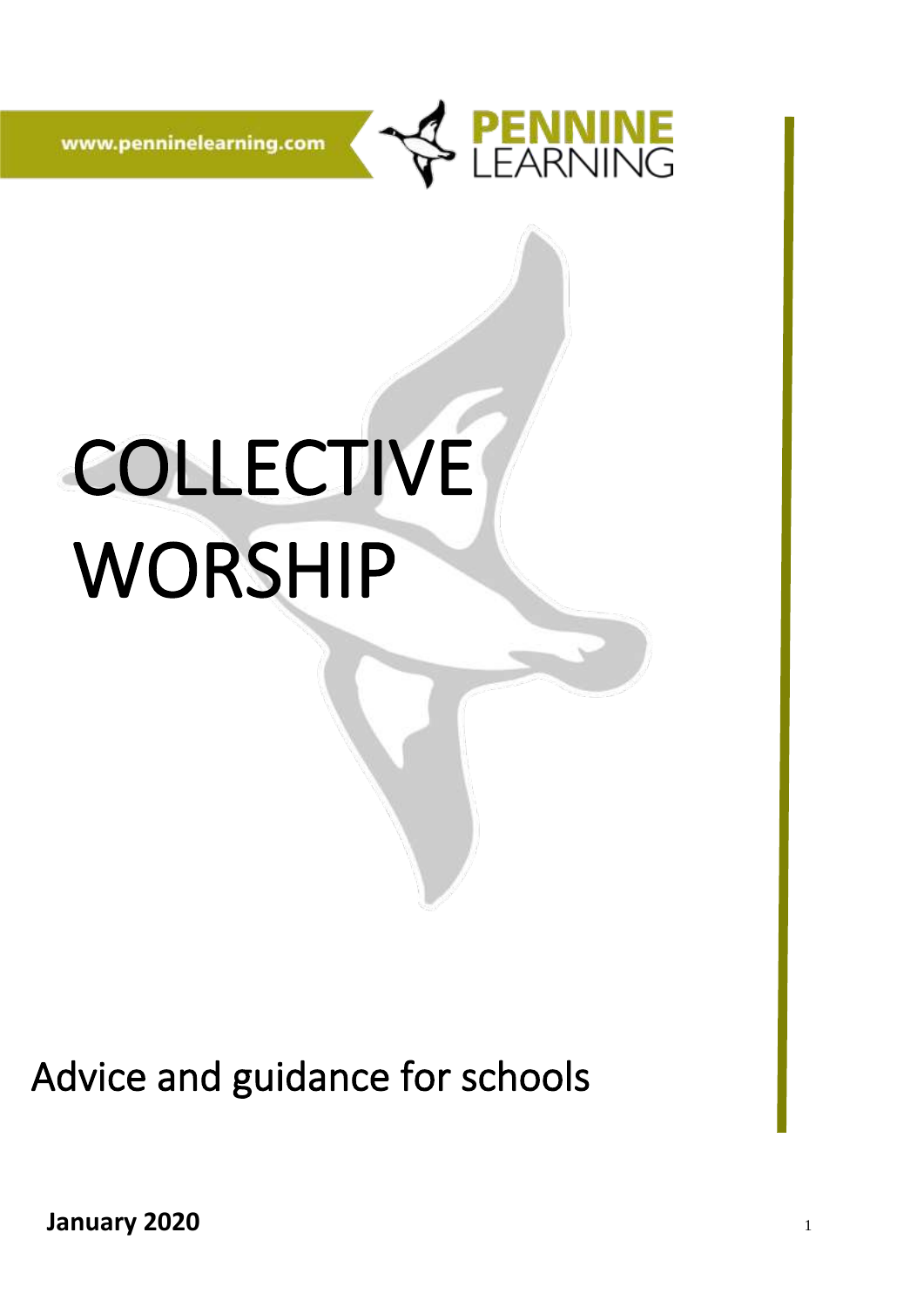### **Scope of guidance**

This guidance is provided to support schools in fulfilling statutory obligations and promoting good SMSC development. It applies to maintained schools. It does not apply to schools with a religious character which may have guidance from dioceses or other bodies. It does not apply to academies or free schools, where arrangements are governed by the trust deed or funding agreement. However, the basic legal requirements apply to all schools and this guidance may be useful in conjunction with any issued by other authorities.

#### **Summary of legal requirements**

The current law is determined by the Education Reform Act 1988, with some requirements deriving from the Education Regulations 1981. In summary the law says this:

- All pupils must attend a daily act of collective worship, except for sixth formers who are allowed to decide for themselves whether to attend;
- The legal framework outlined here applies to maintained LA schools. In schools with a religious character collective worship is governed by the trust deed. Arrangements in free schools and academies is determined by the funding agreement.
- There is no need for an act of collective worship to include the whole school all at once. It may be through year groups, classes, key stages or in any combination.
- It may take place at any time during the school day and should normally be on school premises.
- It must be appropriate to the age, aptitude and family background of pupils.
- Responsibility lies with the head and governors, though the precise duties may vary according to the type of school.
- Details of arrangements for collective worship, including the policy, must be documented and available to the public.

#### **The character of collective worship**

The Education Reform Act 1988 states that collective worship must be '*wholly* or *mainly* of a *broadly* Christian character'. It also says that a school will be fulfilling this requirement if it 'reflects the broad traditions of Christian belief, without being distinctive of any Christian denomination'. This must be taken to mean that it should not be narrow, exclusive or sectarian but must be broad and reflect the school's context and population.

Many people think that the law should be amended to reflect the social, religious and educational changes that have taken place in the last 70 years. Nevertheless, it remains the law in England and Wales for the time being.

In practice this phraseology adverbs allows schools to focus on broad, universal and important themes, common to world faiths and a humanist perspective, such as compassion, forgiveness, generosity and charity. It allows schools to remember specific festivals or stories from both Christianity and all world faiths, as well as to bring secular perspectives. 'Broadly' implies that the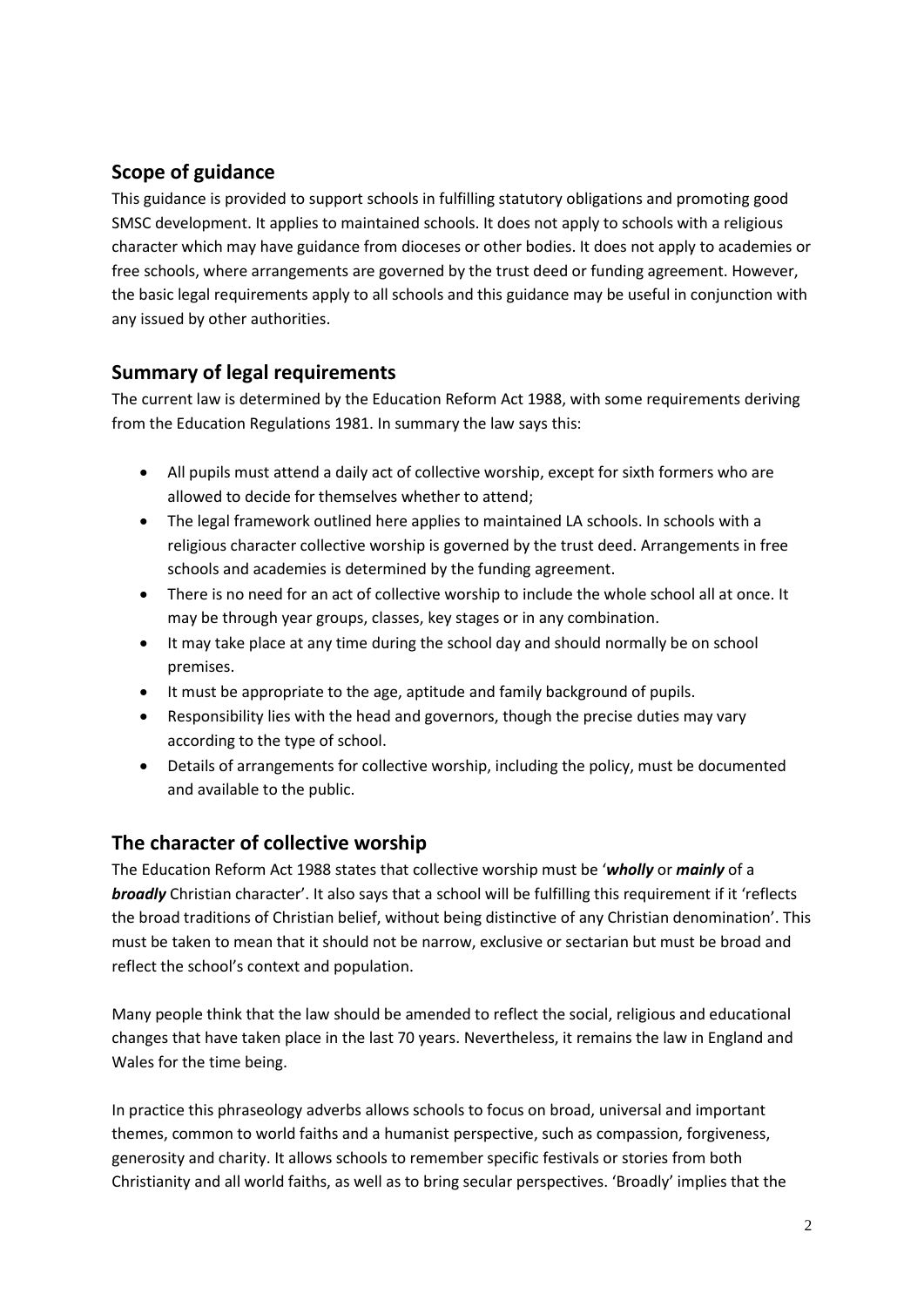content should be shared and inclusive rather than theologically narrow. Together with other requirements to promote tolerance of different faiths and non-religious beliefs, it is wise to interpret the instructions with sensitivity and realism, demonstrating the fundamental value of tolerance for all. The focus will vary according to the ethos, circumstances or foundation of the school. There is expectation that school leaders will ensure there is a 'rounded' programme of assemblies and this phrase was for a while part of Ofsted inspection guidelines (Sept 2014).

#### **The term 'collective worship'**

For most people the term 'worship' implies an object or deity of some kind and the phrase 'collective worship' can be unhelpful in a plural and diverse community. Although collective worship itself is a statutory requirement, schools may find it useful to refer to this colloquially using a different term, such as 'daily reflection' or 'assembly', though the term 'assembly' does not strictly define anything other than a gathering of people.

## **Withdrawal of pupils**

Parents have a statutory right to withdraw their children from collective worship. Parents do not have to state a reason, but it is always good practice to arrange to discuss this with parents if a request emerges. There may be issues about a particular aspect of the programme which may be allayed after discussion. If the parent still feels they wish to withdraw their child, the request should be made in writing to the head teacher. Withdrawal may be whole or partial. A request from parents must be allowed by the school, which also needs to provide alternative activity and supervision for this pupil. However, this should not be at additional expense to the school or local authority, including SACRE. In general terms, it is always wise to have good communication with, and information available to, parents.

#### **'Determinations'**

Collective Worship and assemblies should reflect the needs and context of the school. In most cases there is sufficient flexibility and generality in the law to meet the needs of schools with a diverse religious population. Schools which feel that their local circumstances cannot be accommodated within this broad interpretation of the law may apply for a 'determination' from SACRE. This does not remove the duty to provide collective worship but it allows the requirement that it should be 'wholly or mainly of a broadly Christian character' to be lifted in respect of some or all of the pupils in the school.

In maintained schools, applications for a 'determination' should be made to the Standing Advisory Council on RE (SACRE) which will decide whether or not a determination should be granted. This should be done by the head after full consultation with parents and the school's governing body. Care must also be taken to safeguard the interests of children for whom broadly Christian worship is still appropriate. A form is provided by SACRE, which will monitor the provision of collective worship that is varied in this way at least annually. A determination must be renewed every five years.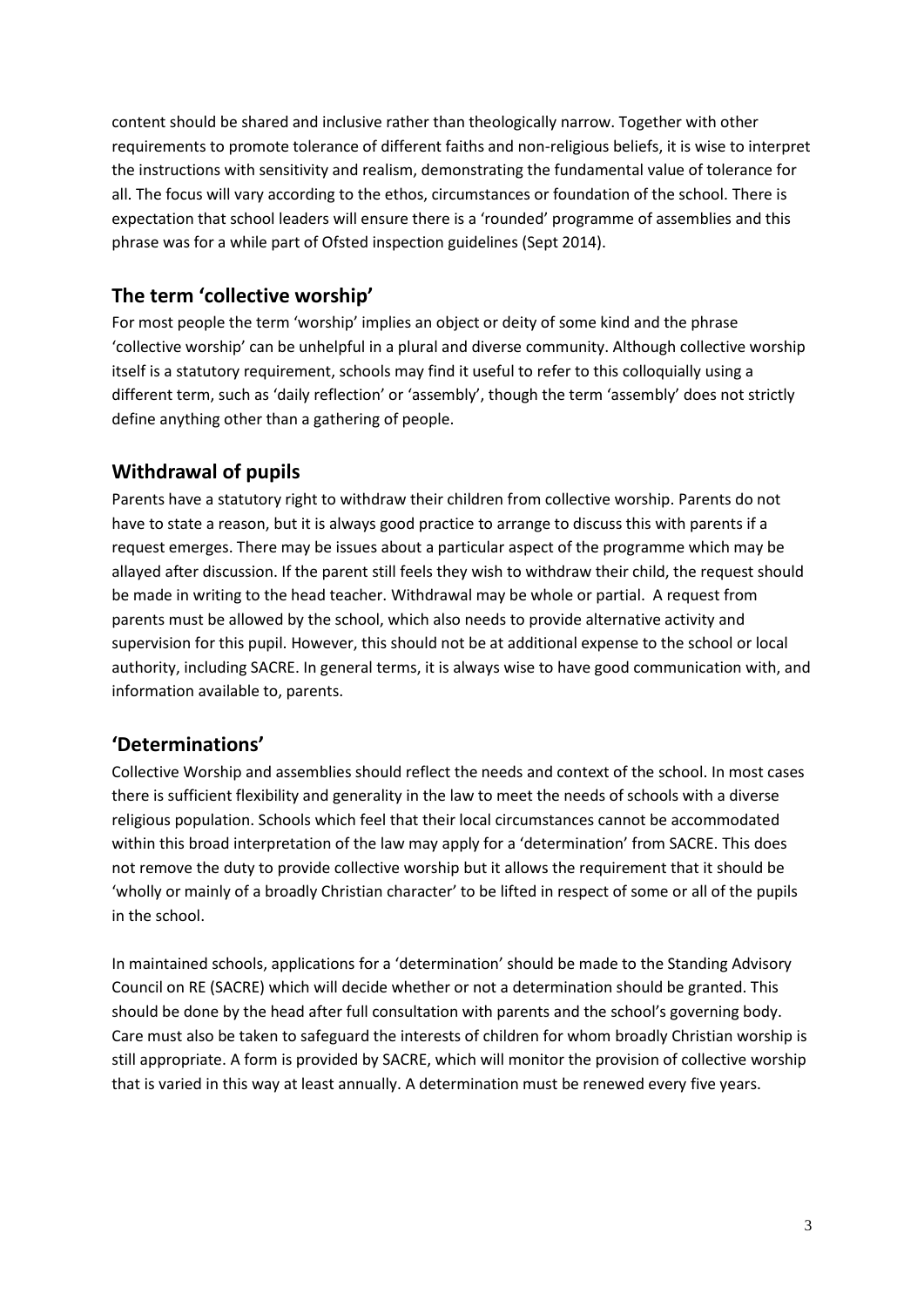## **Purposes and benefits**

A creative programme of collective worship can enrich the life of a school in many ways and schools are encouraged to be creative and imaginative in organising their provision, which can:

- Offer space for the **school community** to learn, grow and celebrate together;
- Provide an opportunity for **personal reflection** on individual life or wider issues;
- Nurture all aspects of **SMSC development**, especially spiritual development;
- Offer opportunities to develop understanding of diverse faiths and cultures, so contributing to the promotion of **fundamental values**;
- Meet and engage with the **local community** through participants in assemblies;
- Respond to **topical or local issues** in a flexible and sensitive way;
- Provide chances for pupils and staff to **develop their own abilities** in preparing, presenting or evaluating assemblies.

#### **Qualities of good collective worship**

Collective worship should include opportunity for reflection. This may include the use of prayers. Sensitivity should be used to ensure that prayer or other forms of spirituality are as inclusive as possible. Assumptions or assertions about specific doctrinal beliefs may make it difficult for members of some faith communities, or pupils without religious affiliation, to participate. It may be introduced with a phrase that recognises pupils will use the words in different ways. Some may reflect the words of the prayer in their own thoughts. Others, with no specific religious faith, will be able to reflect on the theme and the aspiration of the words without necessarily implying belief in a deity or conformity to a particular religious tradition.

Quality collective worship will:

- Be inclusive of pupils of all faiths and no religious faith;
- Be planned in an organised pattern, also responsive to school, community or world-wide concerns;
- Involve all staff and pupils in planning, participation and evaluation;
- Inspire and interest pupils through engaging with meaningful issues and being delivered creatively;
- Includes time for reflection and the opportunity to worship for those who wish;
- Have educational purpose and content;
- Support SMSC development and shared humanitarian values;
- Be informed by regular evaluation by pupils and staff.

#### **Visitors**

Visitors can enrich collective worship and build partnership with the local community. Schools are encouraged to invite members of faith communities, other ethical traditions and community groups to share in the programme. As ever, heads should ensure full safeguarding procedures are in place. Regular visitors to school who have access to children should have DBS enhanced disclosure. This is not necessary for visitors who take occasional assemblies and are always accompanied by members of the school staff. Those with extremist views, of any political or religious kind, should not be allowed scope to groom young people through access in assemblies and elsewhere.